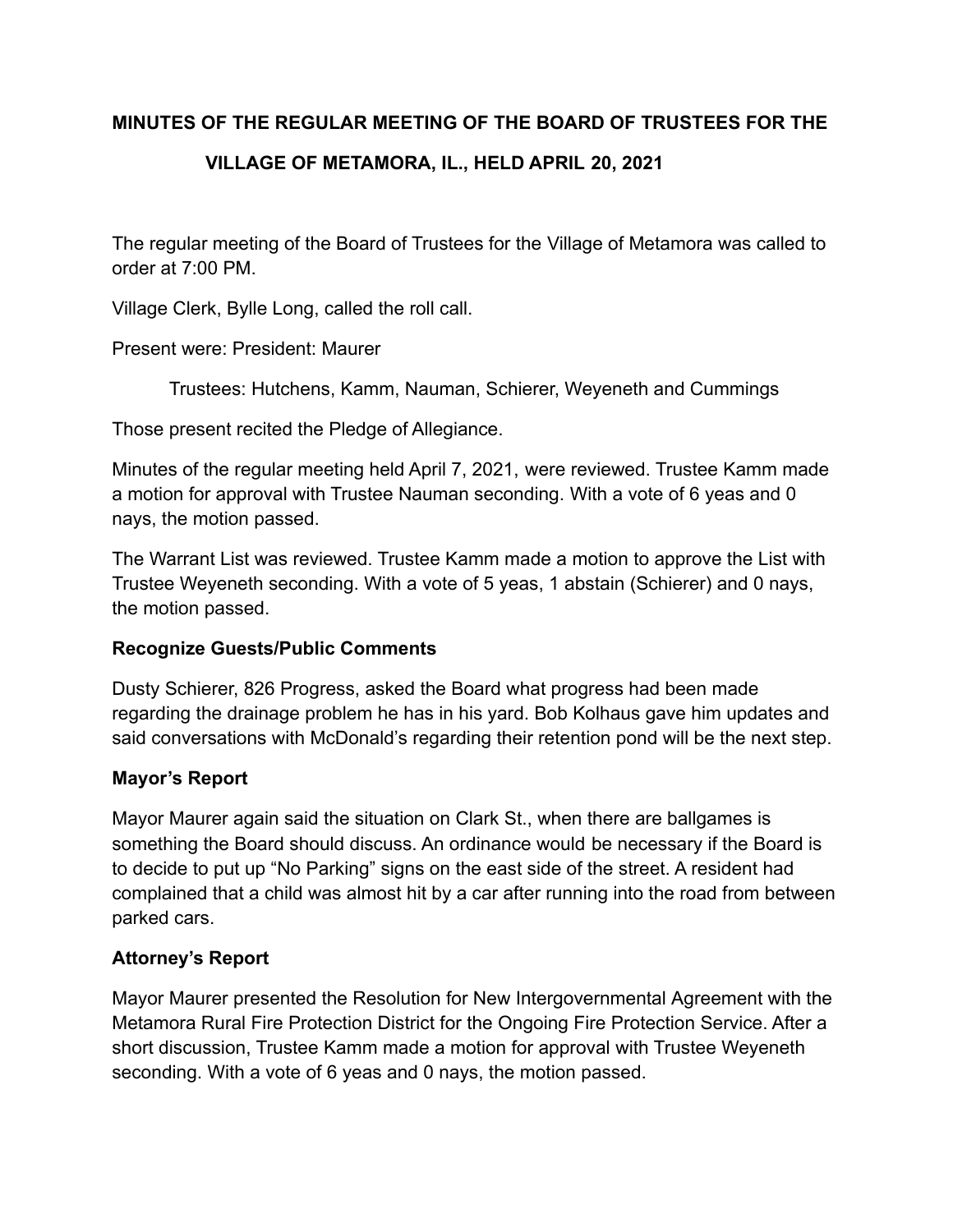### **Engineer's Report**

Bob Kohlhaus of Farnsworth presented for approval the 2021 MFT Funding program. After a short discussion, Trustee Nauman made a motion for approval with Trustee Schierer seconding. With a vote of 6 yea and 0 nays, the motion passed.

Bob also gave updates on the following:

- 1. ADA bathroom installation in the Village Hall with a grant from Tri-County.
- 2. Oakwood Cemetery/Coal Bank Rd Storm Drainage
- 3. Brighton Park Drainage discussions
- 4. Water treatment plant ground storage tank work
- 5. City Hall/Admin Bldg. electrical upgrades

#### **Treasurer's Report**

#### CASH BALANCES

Cash balances as of March 31, 2021 increased \$114,674 at a 1.97% increase from February 28, 2021

MAJOR RECEIPTS

| Ameren                     | \$10,469 |
|----------------------------|----------|
| <b>Metamora Rural Fire</b> | \$12,823 |
| State of Illinois - Taxes  | \$83,847 |
| State of Illinois - MFT    | \$49,874 |
| <b>MAJOR DISBURSEMENTS</b> |          |
|                            |          |

**IEPA** \$31,329

#### INVESTMENTS

Funds were invested during the month of March 2021, in the Money Market at Commerce Bank earning interest at a rate of .05%. The Insured Cash Sweep Account at Goodfield Bank earned interest at a rate of .5% for the month of March 2021. Goodfield Bank gave notification that the Insured Cash Sweep account interest rate is dropping to .25%. The Goodfield Bank Money Market earned interest at a rate of .099% for the month of March 2021.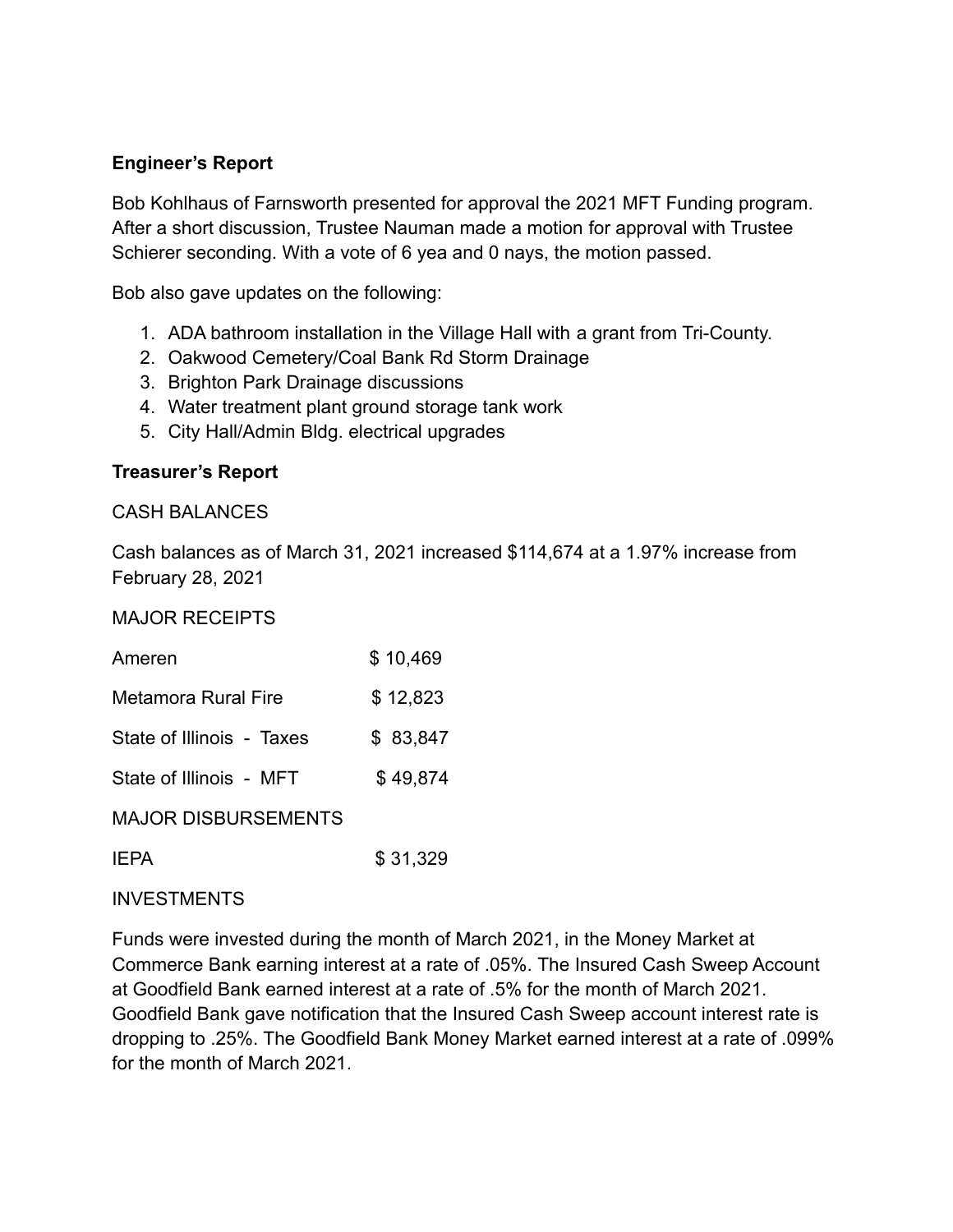### **Public Works Dept.**

Trustee Nauman presented copies of the proposed contract from the union for the public works department. He asked the Trustees to review the contract before the next committee meeting, which is April 27, to be able to discuss their proposal.

He requested an Executive Session to discuss non-union employee raises.

He also presented a variance request at 1048 Hay Meadows Lane. This was discussed and the decision was to grant the request but have the attorney draw up this variance agreement and record it at the court house. The homeowner would be responsible for costs associated with attorney and recording fees.

### **Police/Fire/ESD**

Trustee Kamm suggested discussions on detailed plans for the new firehouse along with future plans and ideas for the area should begin at the next committee meeting.

### **Finance, Economic Development, Insurance**

There was no report.

### **Special Projects, Buildings**

Trustee Hutchens suggested the Village make a donation in Karen McCullough's name to Emergency 116. Her husband, Daryl, has been a volunteer fireman for Metamora for 25 years. After a short discussion, it was agreed by consensus to donate \$250.00.

#### **Old Business**

There was none.

#### **New Business**

There was none

#### **Executive Session**

Trustee Weyeneth made a motion to adjourn the regular meeting and Trustee Kamm seconded. With a vote of 6 yeas and 0 nays, the motion passed and the regular meeting adjourned at 8:10PM.